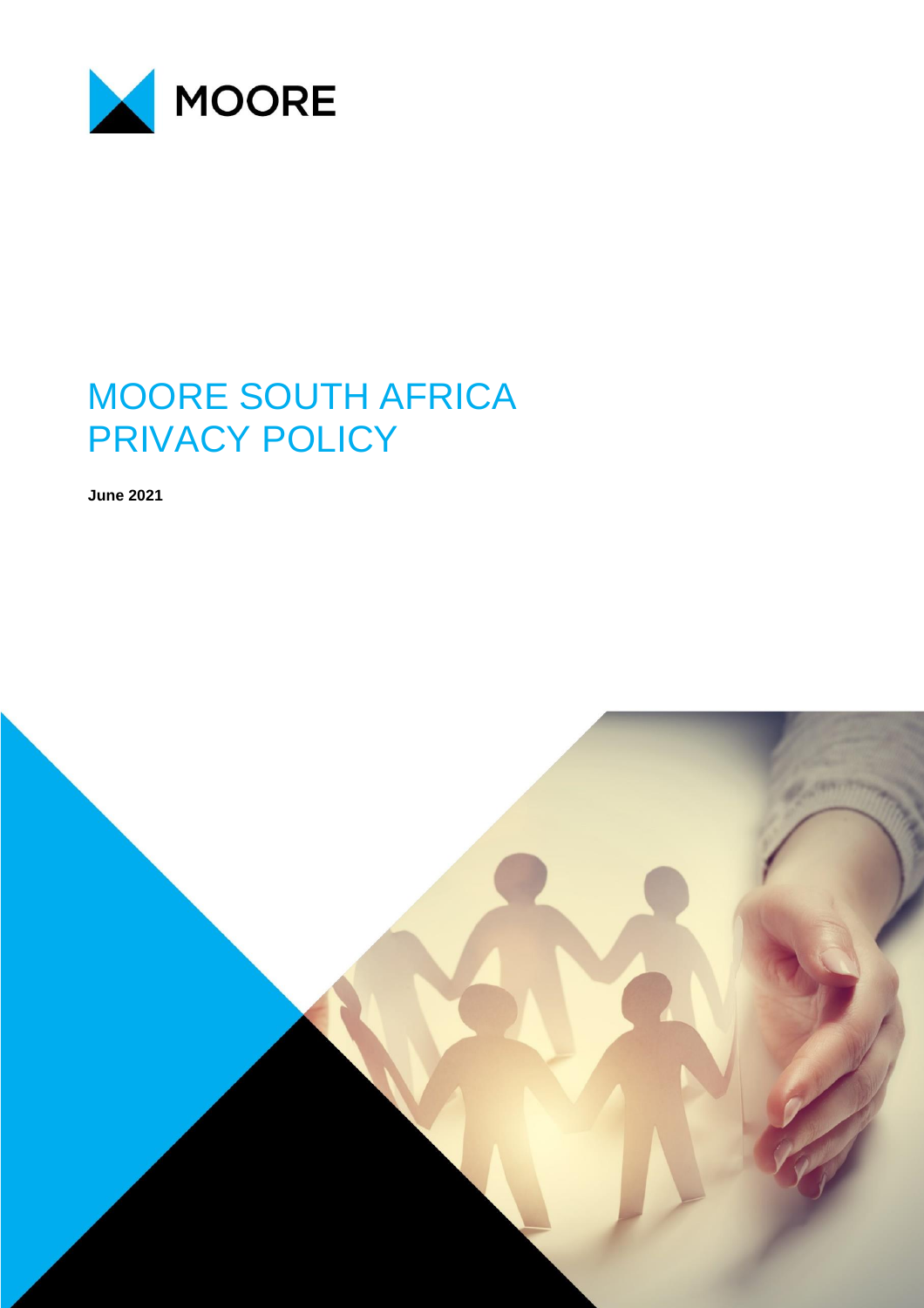



### **1. PURPOSE AND SCOPE**

- 1.1. Moore South Africa (Pty) Ltd ("**Moore SA**") comprises a network of member firms, companies and practitioners that provide accounting, audit, tax, advisory and related services throughout South Africa ("**member firms**").
- 1.2. A list of member firms can be requested by using the contact details herein.
- 1.3. The member firms are part of an international network of firms offering similar services. Moore Global Network Limited (a company based in the United Kingdom), and each member of the global network, is a separate and distinct legal entity, with no authority to bind or otherwise obligate any other member.
- 1.4. This privacy policy relates to Moore SA and each separate member firm in South Africa. Moore SA and each member firm is separately responsible for its own privacy-related obligations.
- 1.5. Use of the words "**we**", "**us**", "**our**" or "**the firm**" will mean each separate individual member firm, or Moore SA, as may be relevant in each case.
- 1.6. In general, this policy indicates how and why we collect and process personal information.
- 1.7. Due to the nature of our business, we are necessarily involved in the collection, processing and disclosure of personal information of clients, prospective clients and other persons who interact or attempt to transact with us. Any person whose information we collect is known as a "**data subject**" in this policy.
- 1.8. We may collect and process personal information for any legitimate purpose, including (but not limited to) the following: to ensure that we offer sound and professional services; to ensure the good upkeep, development and safeguarding of our business; and to protect and promote our legitimate interests (collectively, the "**Moore Purpose**").
- 1.9. In compliance with the Protection of Personal Information Act 4 of 2013, we commit to processing the personal information of data subjects lawfully and in a reasonable manner.

## **2. WHY WE COLLECT PERSONAL INFORMATION**

- 2.1. In general, we will collect and process personal information as necessary for any legitimate purpose related to the Moore Purpose, including (but not limited to):
- 2.1.1. Performance of any services requested of us;
- 2.1.2. Undertaking of any other activities requested of us;
- 2.1.3. Any further purpose ancillary to the performance of such services or activities;
- 2.1.4. Undertaking of know-your-client and related background checks, which may be required by law or which may be industry practice;
- 2.1.5. Conducting conflict checks amongst any members of the Moore network, whether or not in South Africa;
- 2.1.6. Recruitment and related activities;
- 2.1.7. Marketing and related activities.
- 2.2. Although providing personal information is generally voluntary, we reserve the right to decline to transact or deal with any person who fails to provide personal information which we have requested and which we deem necessary, in our sole discretion. This will also apply to situations where consent is withdrawn or where a data subject objects to the processing of personal information.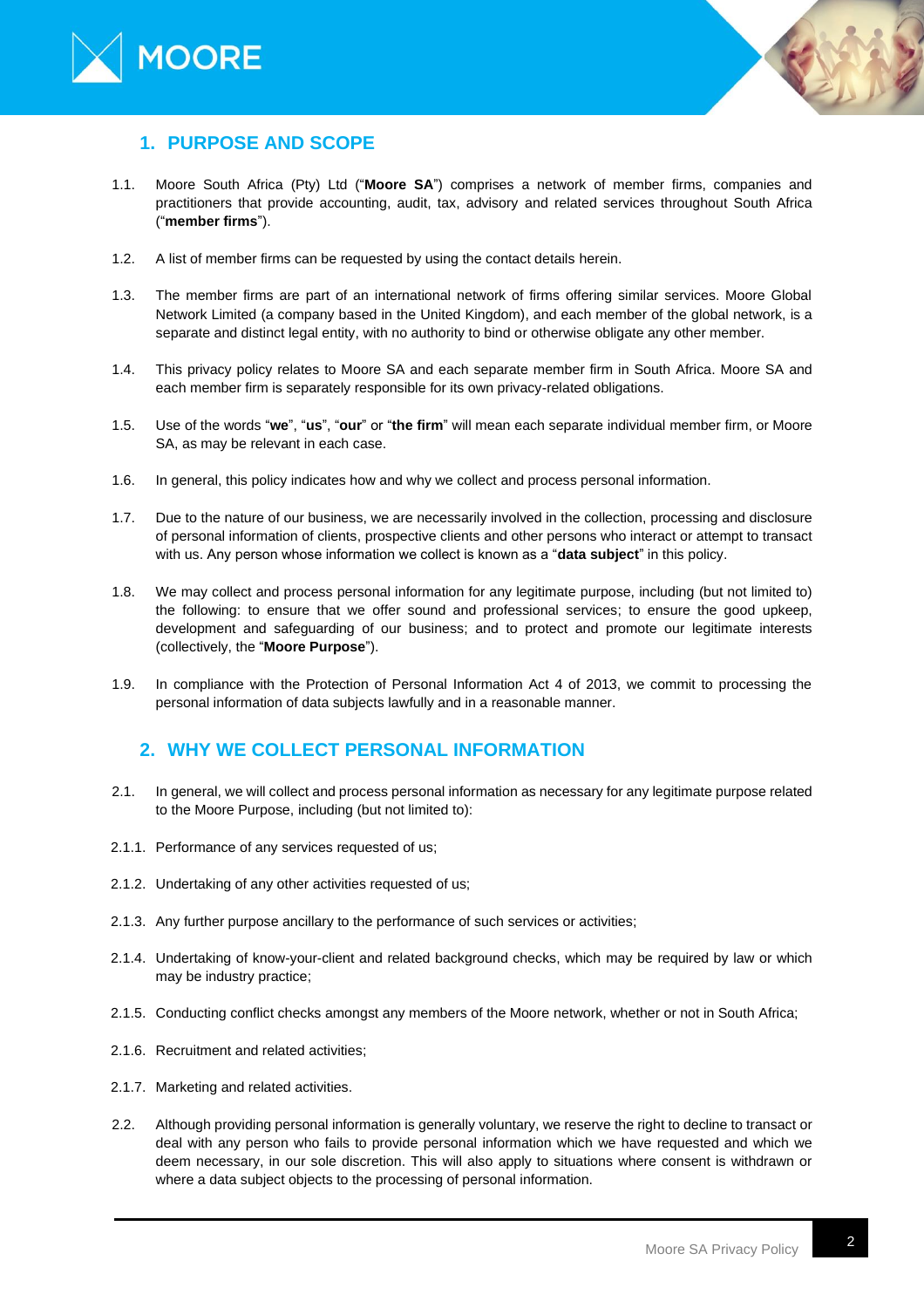



# **3. HOW WE COLLECT PERSONAL INFORMATION**

- 3.1. Personal information is usually collected directly from a data subject or their representatives. We may collect personal information through electronic communications, meetings, telephone calls and in general dealings with data subjects or their representatives.
- 3.2. We may refer to a data subject's website and any social media and online profiles, to better understand their activities and ethos and to collect personal information from these and other public platforms.
- 3.3. We may collect personal information about data subjects from third parties where necessary. In this regard, we may run checks on, inter alia, identity, criminal record and credit history.
- 3.4. We may monitor activity on any of our IT and electronic networks and our website and gather information about who is visiting and using our website and how, in order to fulfil the Moore Purpose.

## **4. SAFEGUARDS AND STORAGE**

- 4.1. We may store personal information physically and/or electronically (which may include cloud-based storage).
- 4.2. Our servers are located around the world, and personal information may be stored in any one of them.
- 4.3. We will take reasonable and appropriate measures to keep personal information secure, although we cannot guarantee its absolute security.
- 4.4. We store and process personal information for so long as we maintain a business relationship or contact with such data subject, and for so long as may be permitted by law thereafter. This is to:
- 4.4.1. ensure that we maintain personal information of all data subjects who could benefit from our services and activities; and
- 4.4.2. carry out good record-keeping practices.

## **5. EMPLOYEES AND THIRD PARTIES**

- 5.1. To carry out the Moore Purpose, the firm's owners, managers, employees and consultants will need to review, consider, verify and discuss the personal information collected by it.
- 5.2. To carry out the Moore Purpose, we may transfer or disclose personal information to third party contractors, subcontractors, and/or their subsidiaries and affiliates.
- 5.3. Examples of third party contractors we use are providers of IT services, website management, data backup, security, and cloud storage.
- 5.4. Where required by law, some or all of the personal information collected by us may be disclosed to any governmental authority or regulatory body.
- 5.5. We may also disclose your personal information to third parties where necessary to carry out the services or activities requested of us, or to protect our legitimate interests, including where the disclosure is necessary for us to perform in terms of a contract or for the implementation of pre-contractual measures taken in response to a request from the data subject.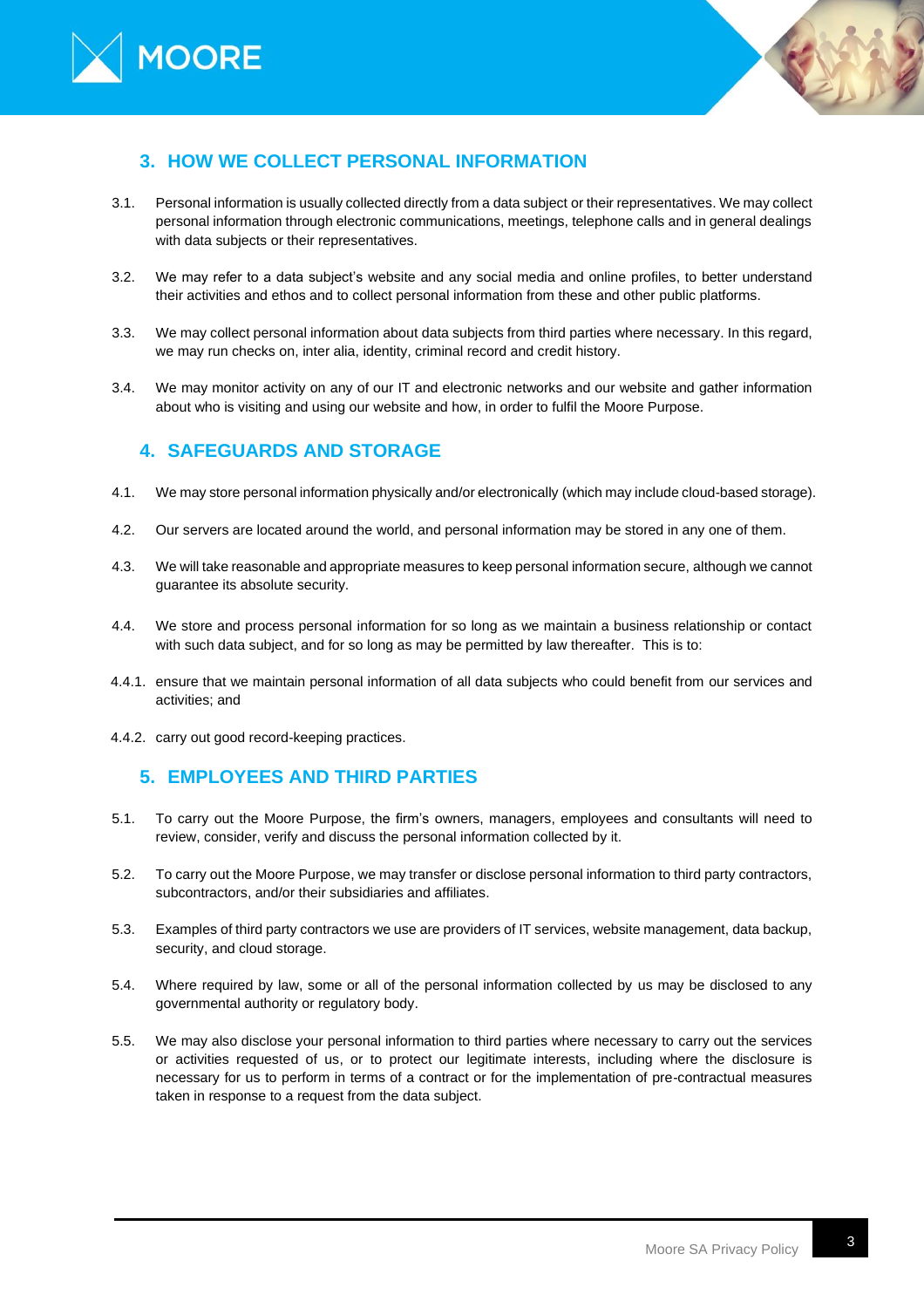



## **6. TRANS-BORDER INFORMATION FLOW**

- 6.1.1. If we collect or process your personal information, your personal information may be transferred to and stored outside South Africa or the country where you are located. This may include countries that do not have laws that provide specific protection for personal information.
- 6.1.2. We may disclose personal information to Moore Global Network Limited (in the United Kingdom) or to any other member of the global Moore network for the purposes of background and conflict checks.
- 6.1.3. In general, the firm will not transfer personal information to a party in a foreign country, unless:
	- a) the data subject consents to the transfer, or
	- b) the transfer is necessary for us to perform in terms of a contract or for the implementation of precontractual measures taken in response to a request from the data subject; or
	- c) the foreign country has a law that provides adequate protection; or
	- d) there is an agreement between the firm and the relevant foreign party that provides adequate protection; or
	- e) there are binding corporate rules that provide adequate protection.

## **7. DATA SUBJECT RIGHTS**

- 7.1. We will take reasonable and appropriate measures to accurately record a data subject's personal information as provided by them or their representatives and make reasonable efforts to ensure that personal information is complete, accurate and not misleading.
- 7.2. Data subjects have the right to access their personal information and the right to request the correction, reduction or deletion thereof, subject to reasonable qualifications.
- 7.3. Any such request must be in writing and submitted to the information officer of the firm concerned.
- 7.4. Each data subject has the right to:
- 7.4.1. withdraw any of the consents given in relation to the processing of their personal information (however, we may continue to process the personal information to the extent necessary to implement a contract with the data subject, or to protect the legitimate interests of the data subject, or to protect our legitimate interest, or to comply with any legal obligation);
- 7.4.2. ask us to reveal what personal information we have relating to the data subject and who has had access to that information (in which case we will respond as soon as reasonably practicable);
- 7.4.3. ask us to correct or delete any of their personal information, which is inaccurate, irrelevant, out of date, incomplete or misleading (in which case we will respond by altering our records, or substantiating our records, as appropriate, as soon as reasonably practicable);
- 7.4.4. ask us to destroy or delete any of their personal information if it is no longer lawful for us to retain it (in which case we will respond as soon as is reasonably practicable, allowing time for us to seek legal advice if necessary);
- 7.4.5. object to us processing any of their personal information where the processing is:
	- a) not covered by consent;
	- b) not necessary for carrying out a contract between us and the data subject;
	- c) not necessary to discharge a legal obligation or protect our legitimate interests,